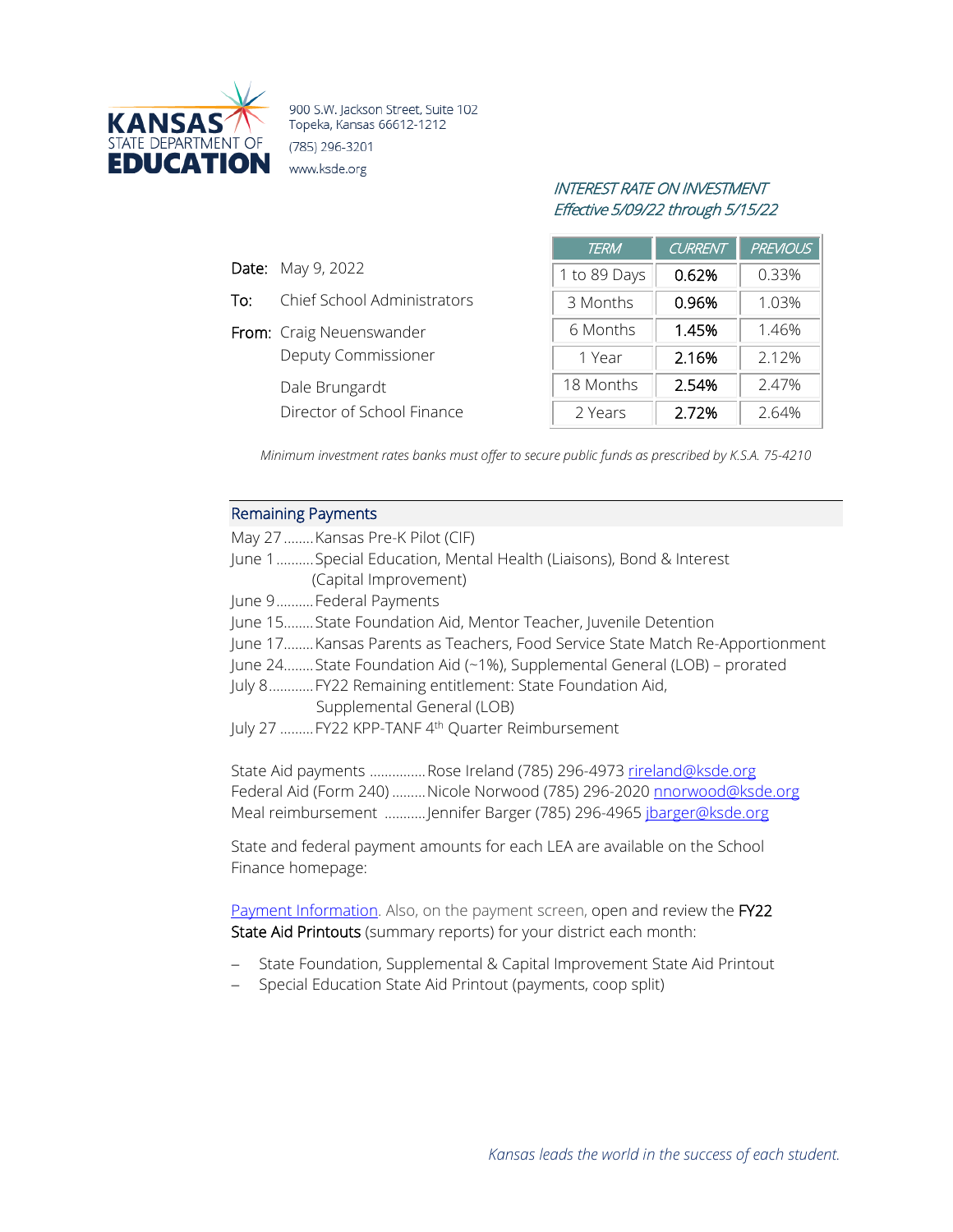## State Aid Payments Not Funded FY2022

The following payments were funded during 2020-2021 school year, but were not approved for funding during the 2021 Legislative session for the 2021-2022 school year:

- After School Enhancement / After School Middle School
- National Board Certification (districts must still make this payment to teacher according to [KSA 72-2166\)](http://ksrevisor.org/statutes/chapters/ch72/072_021_0066.html)
- Professional Development

#### Report Due Dates

| May 9  KIDS Collection EOYA – End of Year Accountability (open May 9-June 30) |  |
|-------------------------------------------------------------------------------|--|
| <u>KSDE Helpdesk</u> (785) 296-7935                                           |  |

May 10........Special Education Transportation Claim Form (Form 308) (submit by May 10) [Rose Ireland](mailto:rireland@ksde.org) (785) 296-4973

- May 11........Submit the Kansas Pre-K Pilot (CIF) final expenditure report to Nicole Norwood via email [Nicole Norwood](mailto:nnorwood@ksde.org) (785) 296-2020
- May 12........Unencumbered Cash Balances on May 1 (all USDs open April 29-May 12) [Rose Ireland \(](mailto:rireland@ksde.org)785) 296-4973

May 13-Jun 10. Emergency Safety Intervention (ESI) (in KIAS) Incidents occurring on or between 12/1/21 and 5/31/22 [Shanna Bigler](mailto:SBigler@ksde.org) (785) 296-4941

- May 14........Discipline Data Collection (in KIAS) (open May 14-June 30) [Shanna Bigler](mailto:SBigler@ksde.org) (785) 296-4941
- May 16........CTE Pathways Student Data Management (open May 16-August 16) [Pathways Helpdesk \(](mailto:PathwaysHelpDesk@ksde.org)785) 296-4908
- May 16-27..Juvenile Detention Center Final expenditures (open approx. May 16 - submit by May 27) [Nicole Norwood](mailto:nnorwood@ksde.org) (785) 296-2020
- May 16-27..Kansas Parent Education Program Final expenditures claim form (open May 16-27) [Nicole Norwood](mailto:nnorwood@ksde.org) (785) 296-2020
- May 20........Request June Federal Funds (Form 240) if funds available (open May 2-20) [Nicole Norwood](mailto:nnorwood@ksde.org) (785) 296-2020
- May 27........KIDS Collection TASC (Teacher and Student Connection) (open Sep 7, 2020-May 27, 2021) [KSDE Helpdesk](mailto:helpdesk@ksde.org) (785) 296-7935
- May 31........Foundations for School Success (End of Year Survey) Early Childhood (open May 1-31) [Natalie McClane](mailto:NMcClane@ksde.org) (785) 296-5081
- Jun 3. ...........IDEA Application for funds: Title VI-B Flow Through Part 1 funds for 2022-23 school year [Christy Weiler](mailto:CWeiler@ksde.org) (785) 296-1712

#### Special Education Transportation (Form 308) due May 10

Reminder: All LEAs need to submit Form 308 and provide encumbered transportation costs through June 30. *If there are no expenses to report, go online to enter \$0 special education transportation costs and submit this report anyway.*

Our records indicate that 69 districts, interlocals and special education cooperatives have not started the Form 308 needed to calculate the June 1 special education state aid payment. We have received 144 completed reports, and 93 reports are in progress.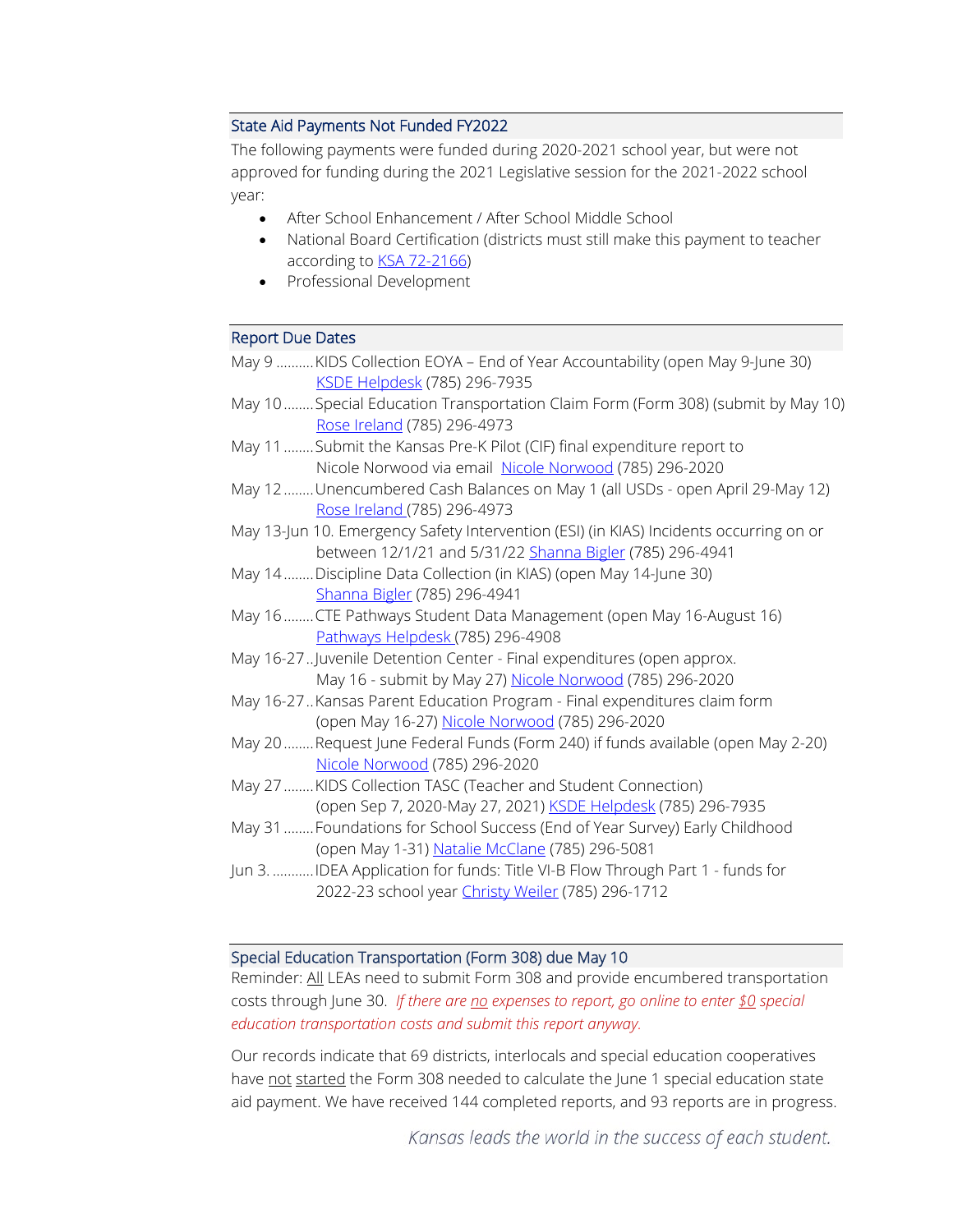Instructions to complete the Special Education Transportation (Form 308) are available on the School Finance website - link here. Under the Manuals heading, select Form 308 Instructions.

If you need assistance, please contact:

- Rose Ireland [rireland@ksde.org](mailto:rireland@ksde.org) (785) 296-4973
- Christi Wyckof[f cwyckoff@ksde.org](mailto:cwyckoff@ksde.org) (785) 296-6321
- Sara Barne[s sbarnes@ksde.org](mailto:sbarnes@ksde.org) (785) 296-4972

#### May 11 Webinar: ESSER annual reporting requirements

The Kansas State Department of Education will host a webinar May 11, 2022 at 10:30 am to walk through ESSER annual reporting requirements and answer question(s) from the field. KSDE will record the webinar and post it to the KSDE website for those that may miss the live session. The second annual report for these funds will open on May 12, 2022 and close June 10, 2022.

Join Zoom Meeting <https://ksde.zoom.us/j/86062097880?from=addon>

### COMPLETION OF THIS REPORT IS MANDATORY TO ENSURE YOU CONTINUE TO RECEIVE FEDERAL FUNDS WITHOUT INTERRUPTION.

Details on the ESSER funds, including reporting requirements, will be posted to the KSDE website as they become available. **ESSER I, II, III, EANS I, II (Federal Disaster and** [Pandemic Relief\) \(ksde.org\)](https://www.ksde.org/Agency/Division-of-Learning-Services/Special-Education-and-Title-Services/Federal-Disaster-and-Pandemic-Relief) Our staff will be available to answer your questions and assist you with this process, and we wish to thank you in advance for your assistance in meeting this requirement.

ESSER questions: [esser@ksde.org](mailto:esser@ksde.org) ESSER homepage: [ESSER I, II, III, EANS I, II \(Federal Disaster and Pandemic Relief\)](https://www.ksde.org/Agency/Division-of-Learning-Services/Special-Education-and-Title-Services/Federal-Disaster-and-Pandemic-Relief)  [\(ksde.org\)](https://www.ksde.org/Agency/Division-of-Learning-Services/Special-Education-and-Title-Services/Federal-Disaster-and-Pandemic-Relief)

### May 12 Webinar: EPA's Clean School Bus Rebate Program

EPA Region 7 will host an informational webinar on the 2022 Clean School Bus Rebate Program and how you can take advantage of this significant opportunity.

Join EPA Region 7 on Thursday, May 12, 1:30 to 2:30 p.m. CDT on Zoom at: <https://usepa.zoomgov.com/j/1617422189>

### Bipartisan Infrastructure Law

CLEAN SCHOOL BUS REBATE PROGRAM

Funding Opportunities

Following the passage of the historic Bipartisan Infrastructure Law, EPA will make significant investments in the health, equity and resilience of American communities.

EPA's new Clean School Bus Program provides \$5 billion over five years (2022-2026) to replace existing school buses with new low- or no-emission school buses.